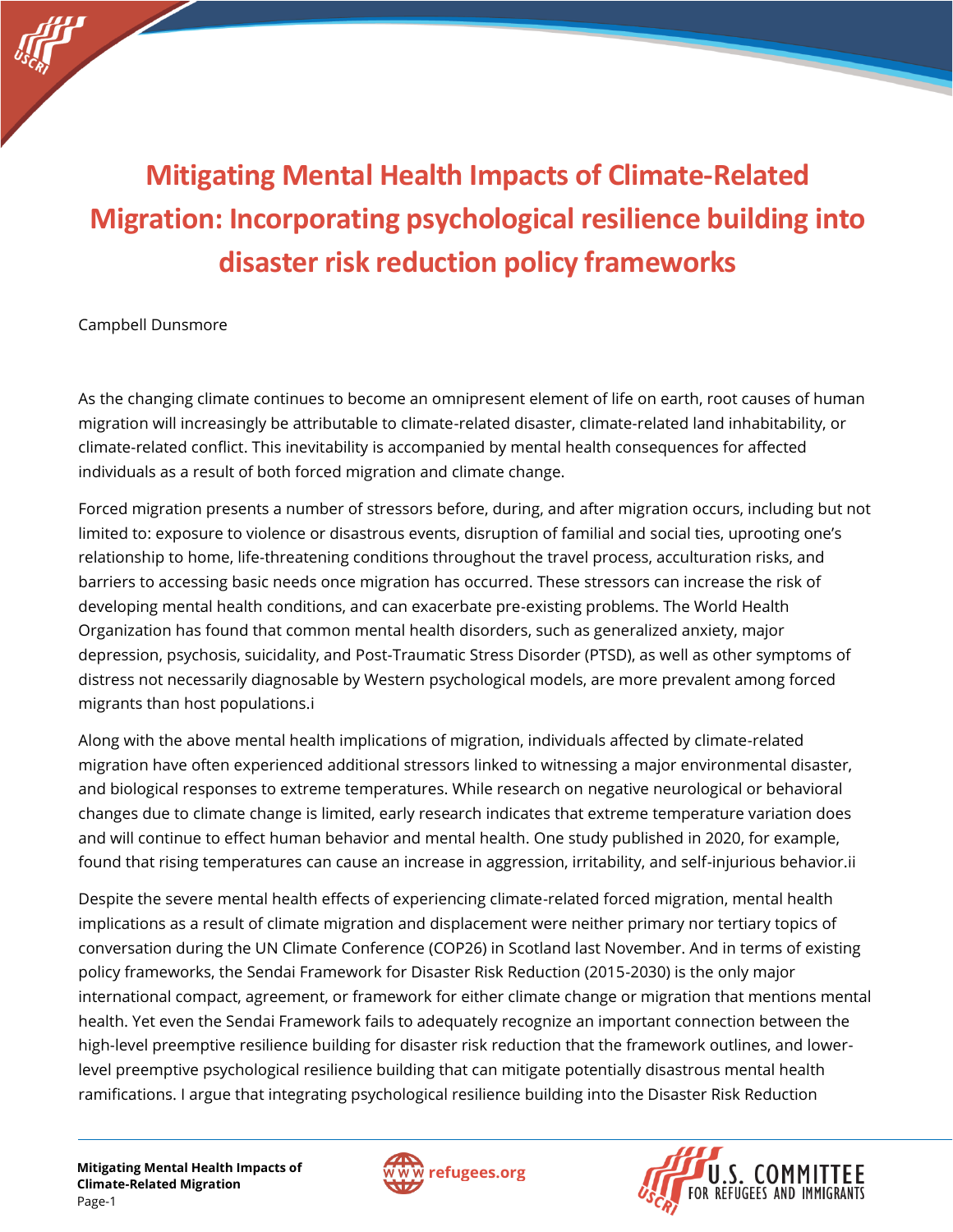framework of Sendai would not only address a gap in the framework itself, but also serve as a logical and fitting introduction of mental health into migration and climate change policies more broadly.

### **The Sendai Framework and Resilience Building**

The Sendai Framework is the successor instrument to the Hyogo Framework for Action (2005-2015), which was created to support multiple global disaster prevention and reduction guidelines from the 1980s-1990s, including both man-made and natural disastrous events. The Hyogo Framework introduced to disaster mitigation policy the concept of building nations' and communities' resilience to disasters, which shifted focus away from exclusively post-disaster relief and toward preemptive mechanisms that reduce negative impacts of disaster. The Sendai Framework takes this further, emphasizing disaster risk management as opposed to disaster management, and reiterating goals to strengthen "economic, social, health, and cultural resilience in persons, communities, [and] countries"iii to mitigate risk and impact, not just manage it. Resilience, on a global scale, is defined by the United Nations Office for Disaster Risk Reduction (UNISDR) as "the ability of a system, community, or society exposed to hazards to resist, absorb, accommodate to and recover from the effects of a hazard in a timely and efficient manner."iv

## **Resilience Building as a Psychological Tool**

While the Sendai Framework outlines policies for resilience building, it does not specify the importance of utilizing resilience building as a tool for mitigating psychological or mental distress. Resilience, as a psychological principle, is a person's ability to adapt positively in the face of adverse experiences, whether it is witnessing violence, or navigating a familial dispute. Research indicates that preempting the negative effects of psychological stressors by identifying expected and potential stress responses, and preparing a resilience plan with a range of coping mechanisms, can reduce immediate distress, as well as the likelihood of longerterm mental health issuesv. Resilience plans could conceivably take any form depending on personal preference and cultural context – from developing strategies to identify and cope with feelings as a community, to determining personal methods of coping with distress, such plans are not meant to be prescriptive or limiting.

#### **The Case for More Adequate Inclusion of Mental Health in the Sendai Framework**

The need for addressing mental health implications of disaster appears in the Sendai Framework only once, and in the context of "enhancing recovery schemes to provide psychosocial support and mental health services for all people in need."vi This does not sufficiently capture the importance of mental health within disaster risk reduction, nor does it adequately integrate it into the framework itself. Additionally, it states that the place for mental health services, or attention, is in recovery, as opposed to throughout the preparedness and resilience building processes outlined in the framework to preempt a disaster. In consulting a technical



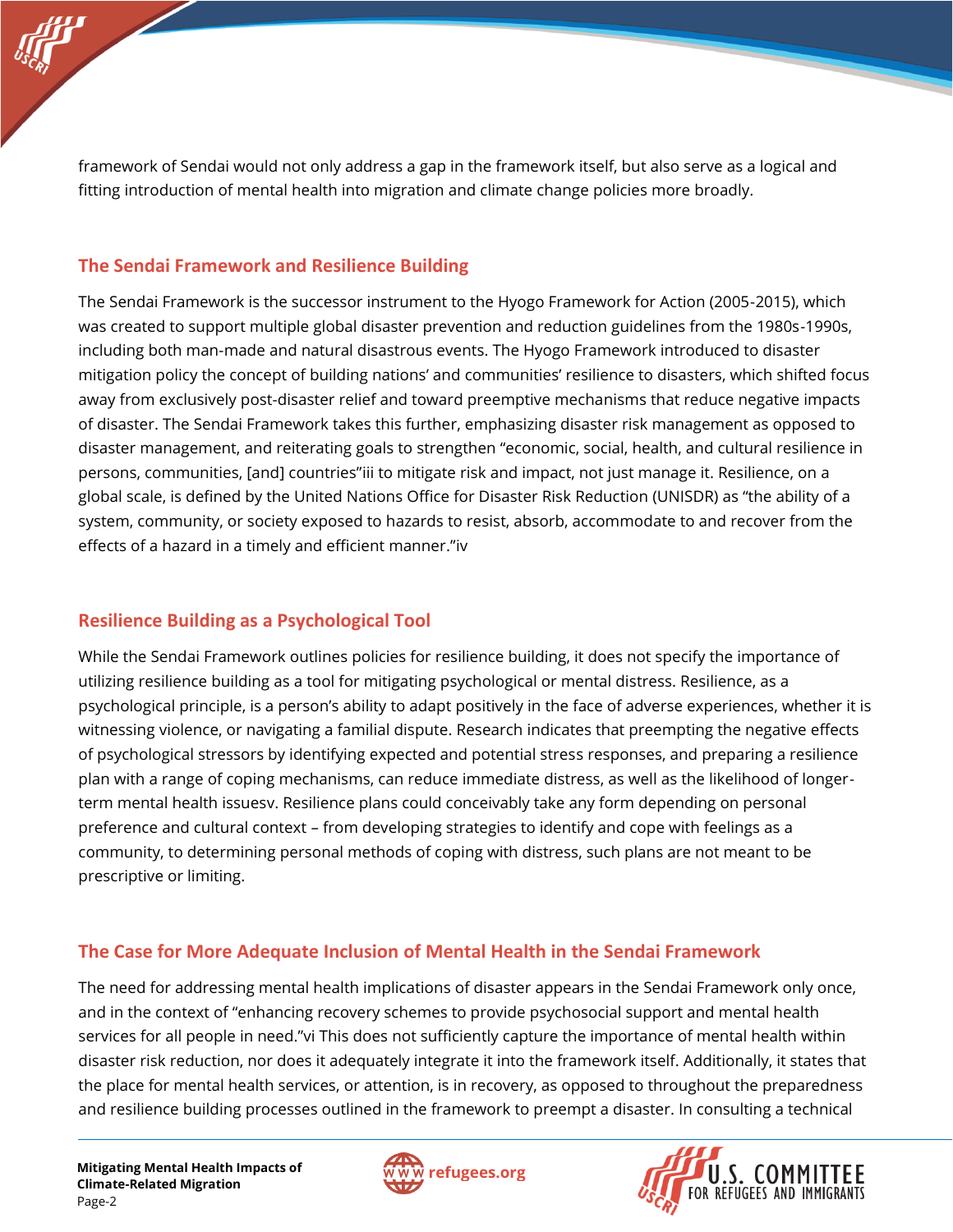note from March of 2021 entitled Linking Disaster Risk Reduction (DRR) and Mental Health and Psychosocial Support (MHPSS)vii, neither psychological nor psychosocial resilience preparedness were emphasized, and

the main target population for MHPSS services in disaster relief contexts were individuals who had preexisting mental health conditions. The Sendai Framework sets out policy mechanisms to reduce the risk of physical disease, governance, economies, technologies, supply chains and more as a result of disaster. Mental health as an afterthought is a failure of the international community to recognize widespread experiences of distress and negative mental health consequences as either intimately connected to global adversity, or a legitimate enough risk for a nation state or policy framework to address. However, it is undeniable that a disaster, be it an event of extreme weather or extreme conflict, that causes mass casualties, elimination of resources, and/or forced migration, would in turn produce mental distress for individuals who were affected by it, and in turn render a full communal or societal recovery nearly impossible. Mental health stability in a population rebuilding after a disaster is crucial for its capacity to 'Build Back Better', one of the Sendai Framework's objectives. Consequences of unaddressed massive mental health issues have the potential to lead to significant instances of suicide, increased domestic and community violence, joblessness, substance abuse, gender-based violence, and interpersonal conflict, to name a few. A resilient nation is made up of resilient communities, which are made up of resilient people. It is warranted, therefore, for negative mental health implications to be included in the framework in the same capacity as the aforementioned risks.

Adequate inclusion of mental health in the Sendai framework could be achieved by drawing a line between the preemptive resilience building mechanisms meant for strengthening structures, which exist already in the framework, and resilience building mechanisms meant for strengthening mental health. These mechanisms are applicable both to the nation state, and to the people within it. Building psychological resilience among people prior to a disastrous event can only contribute to solidifying governance, economic, and technological structures as preparedness for risk reduction.

## **Addressing Mental Health in Climate Change and Migration Policies**

Combining preemptive resilience building mechanisms is a logical integration of mental health into the Sendai Framework. Yet, policymakers must do more to incorporate mental health into international compacts, agreements, and policies more broadly. Mental health consequences are inevitabilities of climate change, migration, and climate-related migration. As such, identifying in policies the ways in which states must address these mental health consequences is integral in mitigating their effects.